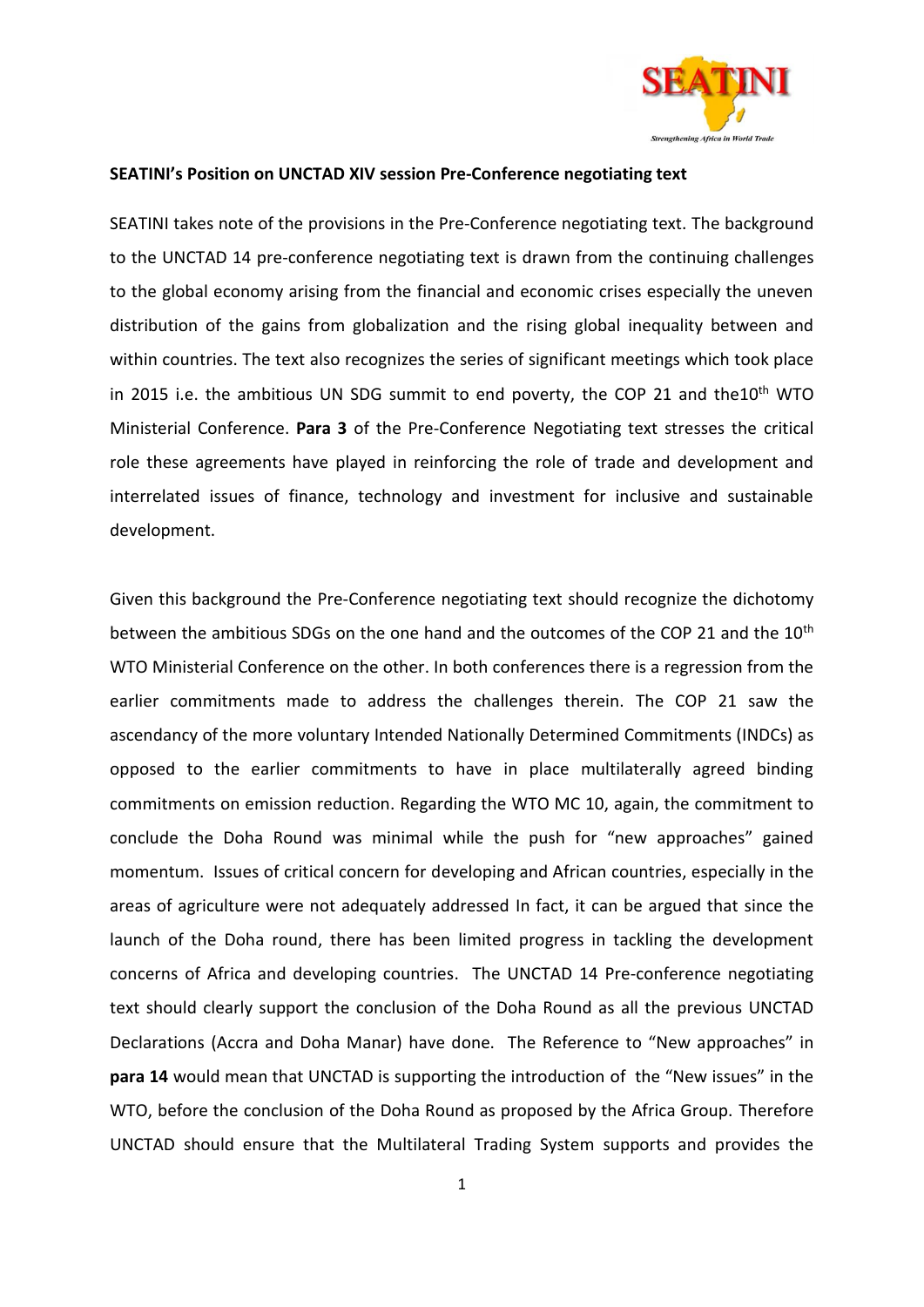

policy space for developing countries to promote equitable and sustainable people centred development in Africa and developing countries.

It is against this background that we present our proposals for consideration in the preconference negotiating text and the subsequent declaration. We are proposing areas for further emphasis in the pre-conference negotiating text and the subsequent declaration.

Areas which should be emphasized in the text:

# **1. Regional trade agreements and the mega regionals**

One of the contemporary trends reshaping the global trade landscape over the last two decades has been the rise in the number of bilateral & free trade agreement including the "mega regionals". There are also regional integration efforts in Africa including efforts towards forming a Continental Free Trade Area. These processes are critical for Africa in addressing her development challenges. However, given the fact that the mega regionals have the potential to reshape significantly the global trade landscape over the next few years, Africa will need assistance in participating in and crafting their own regional integration processes to address their development challenges. While **para 40 (n)** of the Pre-Conference negotiating text proposes that the role of UNCTAD should be to assess the implications of plurilateral and regional trade agreements for development prospects of developing countries, we are proposing that UNCTAD should go further to build the capacity of RECs to enable them to factor this process in their regional integration processes.

## **2. Investment**

While investment is key in promoting sustainable development in Africa, the existing frameworks that prioritise support of investor rights over people's rights is not inductive to this objective. Whereas **para 12** of the Pre-Conference negotiating text argues that foreign direct investment has been mutually supportive contributing to the unprecedented transformation of many developing countries, we note with deep concern that investments have become so liberal that possibilities of capturing the benefits that accrue from them are constrained. UNCTAD should therefore enhance its work on developing the capacity of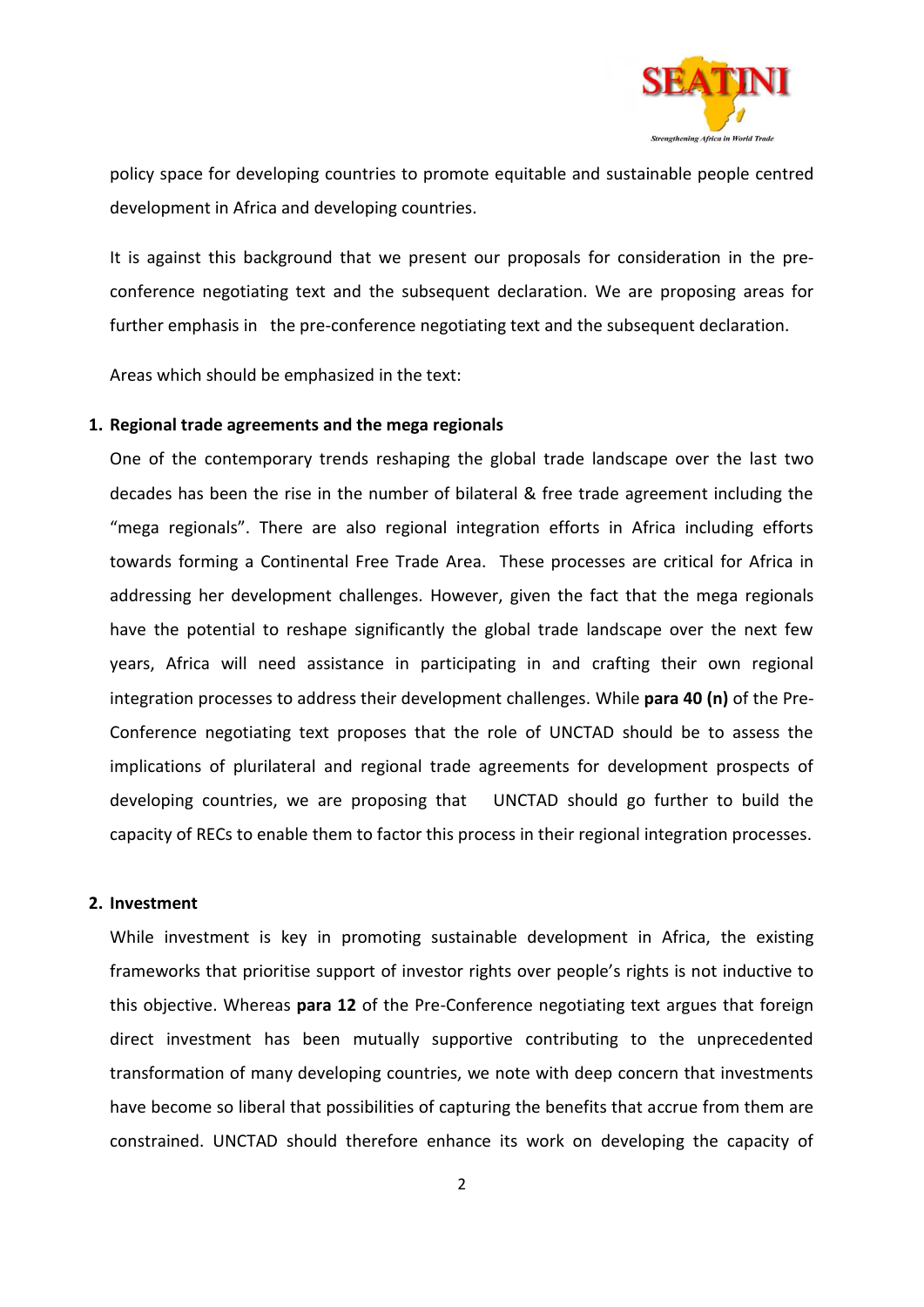

African countries to come up with pro-development national and regional investment models and policies.

**Para 21** of the Pre-Conference negotiating text acknowledges that global governance of investment faces may challenges including those arising from the problematic and fragmented regime of international investment agreements. UNCTAD has also done a lot of research and publications on Investment on the pro-investment model, and this work has enabled a number of countries to commence on the process of reviewing their investment regimes in order to ensure that FDIs support national and regional development aspirations. . UNCTAD should enhance its work further in this area by developing the capacity, and supporting the review processes especially in African countries which have not yet embarked on this processes in order to help them come up with national and regional investment model templates that will guide to put in place investment policies that support sustainable development and poverty eradication, and which will help them to engage in negotiations with third parties at multilateral and bilateral levels. At African Union level, UNECA has put in place guiding principles on large scale land based investments in Africa. UNCTAD should continue supporting these efforts to ensure that they result into models that should promote agricultural and rural transformation and increased trade.

#### **3. Domestic Resource Mobilisation**

In **para 47**, UNCTAD stresses that official development assistance continues to be a vital source of financing for development, which, by virtue of targeting the eradication of poverty in its multiple dimensions, is particularly important to the achievement of the Sustainable Development Goals. However, the text should further capture the fact that in a bid to reduce on dependency, the concept of innovative financing has become trendy, mostly pushed within Public Private Partnerships (PPPs). While in theory PPPs could be a great way to transfer the risks of investments in infrastructure to the private sector, this requires wellcrafted contracts that strike a fair balance of risks and benefits; and sufficient institutional capabilities, including transparency and checks and balances, during the negotiation and monitoring of contracts to ensure that the public interest (especially that of citizens and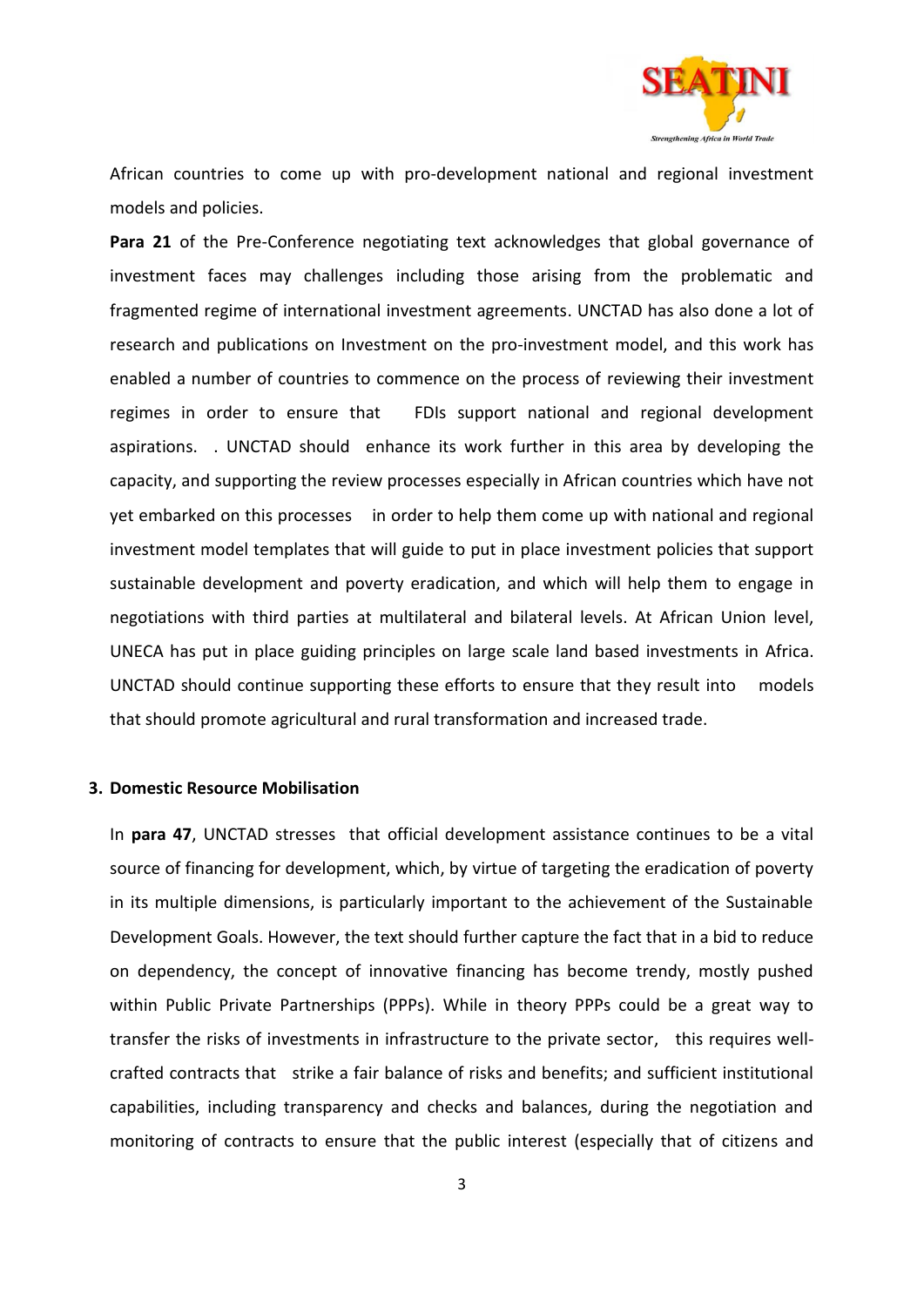

taxpayers in the host country) is adequately protected. Therefore, more capacity is required for African countries to negotiate mutually beneficial PPPs and also most importantly how to mobilise resources fairly and equitable and limit the outflow of resources. Regarding the outflow of resources, African countries need enhanced capacity on how to address the recommendations from the Mbeki report

## **4. Industrialisation and structural transformation**

There has been a resurgence in the call for industrialisation in Africa. Many African countries have come up with industrial policies. However a lot needs to be done to ensure that all policies and the multilateral trading system are geared towards supporting industrialisation which promote backward and forward linkages, increase productive capacities & create viable employment & reduce inequalities. **Para 61** of the Pre-Conference negotiating text recognises structural transformation and industrialisation as key elements in increasing resilience to social, economic and environmental shocks for sustained growth and sustainable development. However, the text should take into consideration the fact that Africa has undergone de-industrialisation as a result of the neo-liberal related policies like the Structural Adjustment Policies, which policies have continues to manifest themselves in regional, bilateral and multilateral trade negotiations. UNCTAD to enhance capacity of African countries to come up with and negotiate coordinated and complementary policies at all levels that support Industrialisation, value chain enhancement and structural transformation.

#### **5. Debt**

There has been increasing indebtedness in a number of African Countries as they embark on ambitious infrastructure projects. Uganda's indebtedness stood at 33.2% of GDP in 2014 and is likely to continue as government engages on new infrastructure projects. In **para 15,** the text acknowledges the role of strengthening multilateralism in addressing challenges that require collective action at the global level such as debt crisis prevention and resolution. In order to address the debt issue, increased capacity will be required at national level especially in areas of how to balance the sources of financing and the increased involvement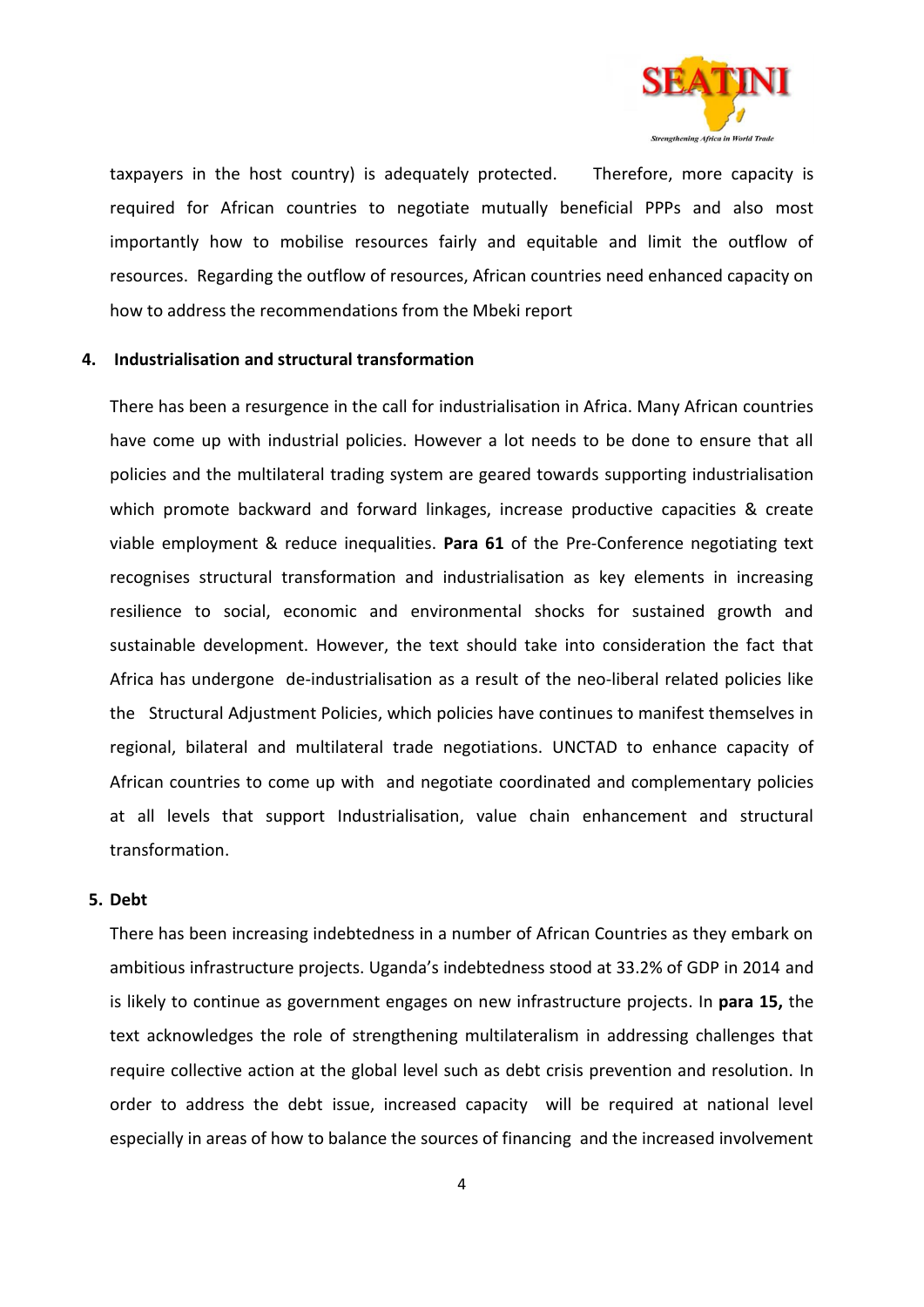

of stakeholders in these negotiations, increase in transparency and accountability, and also putting in place an international system of debt arbitration and restructuring.

# **6. Role of State in development**

**Para 71** of the Pre-Conference negotiating text stresses the need for an effective developmental State which delivers public goods and services to the population, provides an enabling environment for growth and private sector development, and ensures peace and security. However, it should be noted that the State inmost countries in Africa has been greatly weakened under the SAPs and other subsequent policies which have promoted the private sector at the expense of the State. Therefore, UNCTAD has a critical role to play in enhancing Africa's capacity to put in place policy frameworks that enhance the capacity of state institutions and this should be complemented by an engaged society, which as UNECA summarises it, participates in public decision making, contributes to the provision of public goods and services, and holds authorities accountable for the means and results of public action.

# **7. Technology transfer**

**Para 48** of the Pre-Conference negotiating text argues that foreign direct investment and trade can play a key role in disseminating technologies to domestic companies where domestic policies are conducive to technology transfer. The para also stresses that Technology is a key means of implementation of sustainable development policies. UNCTAD should further assist African Countries in how to access appropriate technology and how to put in place policy frameworks especially in Bilateral Investment Treaties in order to make this happen and promote linkages to technology, innovation and industrialisation.

## **8. Trade Facilitation**

**Para 30** of the Pre-Conference negotiating text points out that the WTO Trade Facilitation Agreement will, if implemented effectively, enhance mutual benefits to trading nations and thus promote global sustainable development, as well as generate welfare gains for